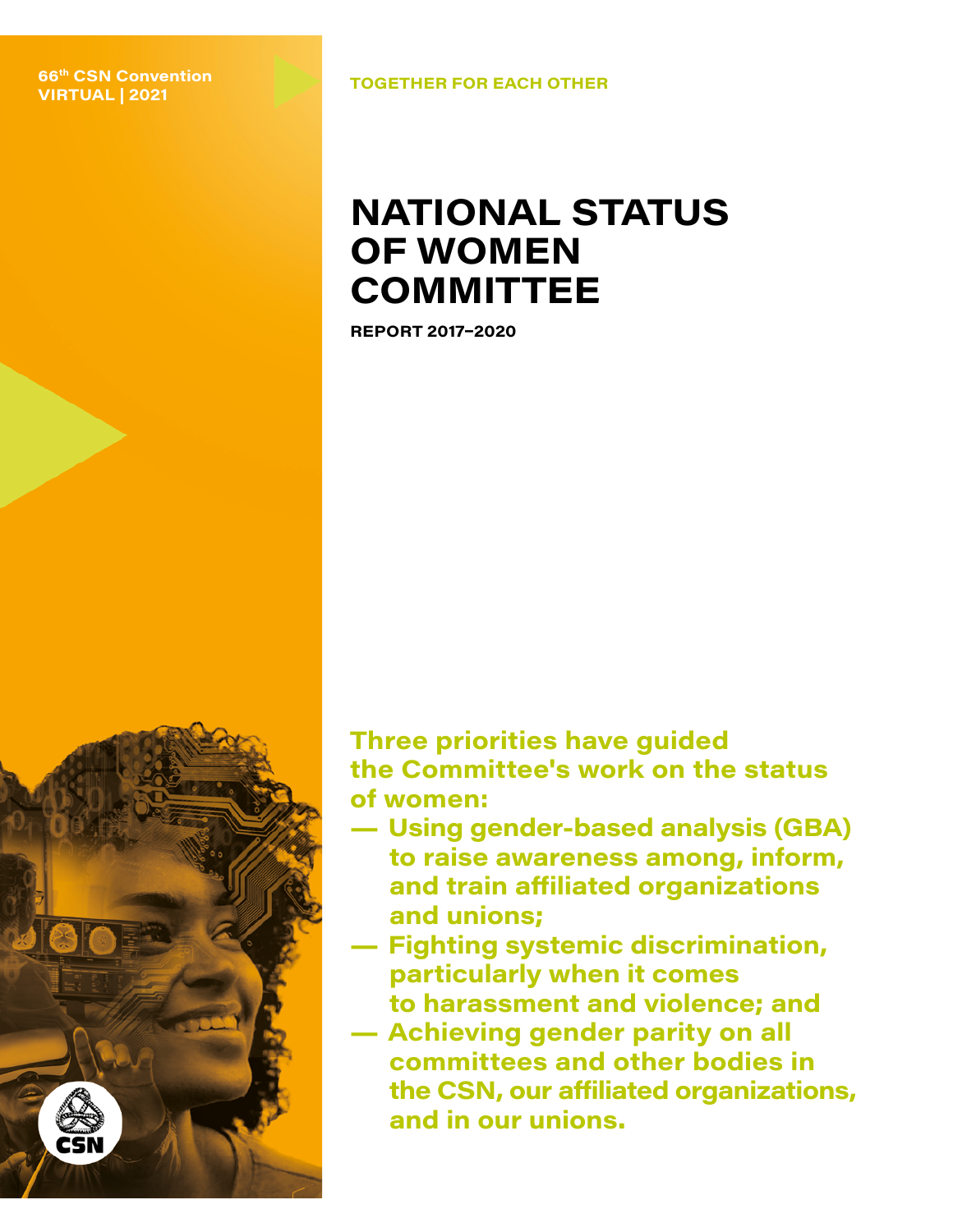**This report is an overview of the major accomplishments made by the CSN's Status of Women network,<sup>1</sup> the National Status of Women Committee, and the members of the Coordination de la condition féminine in six areas of action that guided the Committee's work: the struggle for equality in fact between genders and between women; job quality and family-work-study balance; systemic discrimination and women's access to occupations predominated by men; standing up for feminisms and women's rights; the World March of Women and international solidarity; and lastly, women, the environment, and climate change. At the end of this report, we will highlight some issues that we plan to focus our efforts on for the Committee's next mandate.**

## **Gender equality in fact and equality in fact among women**

**The Committee has been promoting Gender-based analysis (GBA)** by developing a training session aimed at incorporating the practice within the movement. The training session focuses on providing unions with tools to let them better understand the causes of inequalities. This is done by taking into account the different needs and realities of women and men with regard to their social relationships and based on their socioeconomic realities. GBA also allows for identifying structures and policies that create various forms of inequality, which allows us to avoid replicating them and to propose measures to remedy them.

**We held one training session** on GBA for instructors and about 10 training sessions for union activists—mostly women and a few men—in central councils. Leaflets to raise awareness about GBA have been distributed to unions, and we also produced a short video for these training sessions and posted a shorter version on the CSN's Web platforms and on Facebook.

**The Committee feels that the** *Government Strategy for Gender Equality* **vision of GBA** is a step backwards because it presents the following symmetrical vision of gender relations: women and men are victims of gender stereotypes and suffer in the same way and to the same extent. In 2012, the Conseil du statut de la femme (CSF) had already sounded the alarm about possible problems with the implementation of GBA in various Quebec ministries. At the next Forum des partenaires du gouvernement pour l'égalité (the Québec government's forum of partners for gender equality), the CSN will inform the government of the dangers of taking this step backwards.

**When it comes to pay equity,** at the end of 2019 the Status of Women network was asked to sign a petition put forward by several labour and civil society organizations.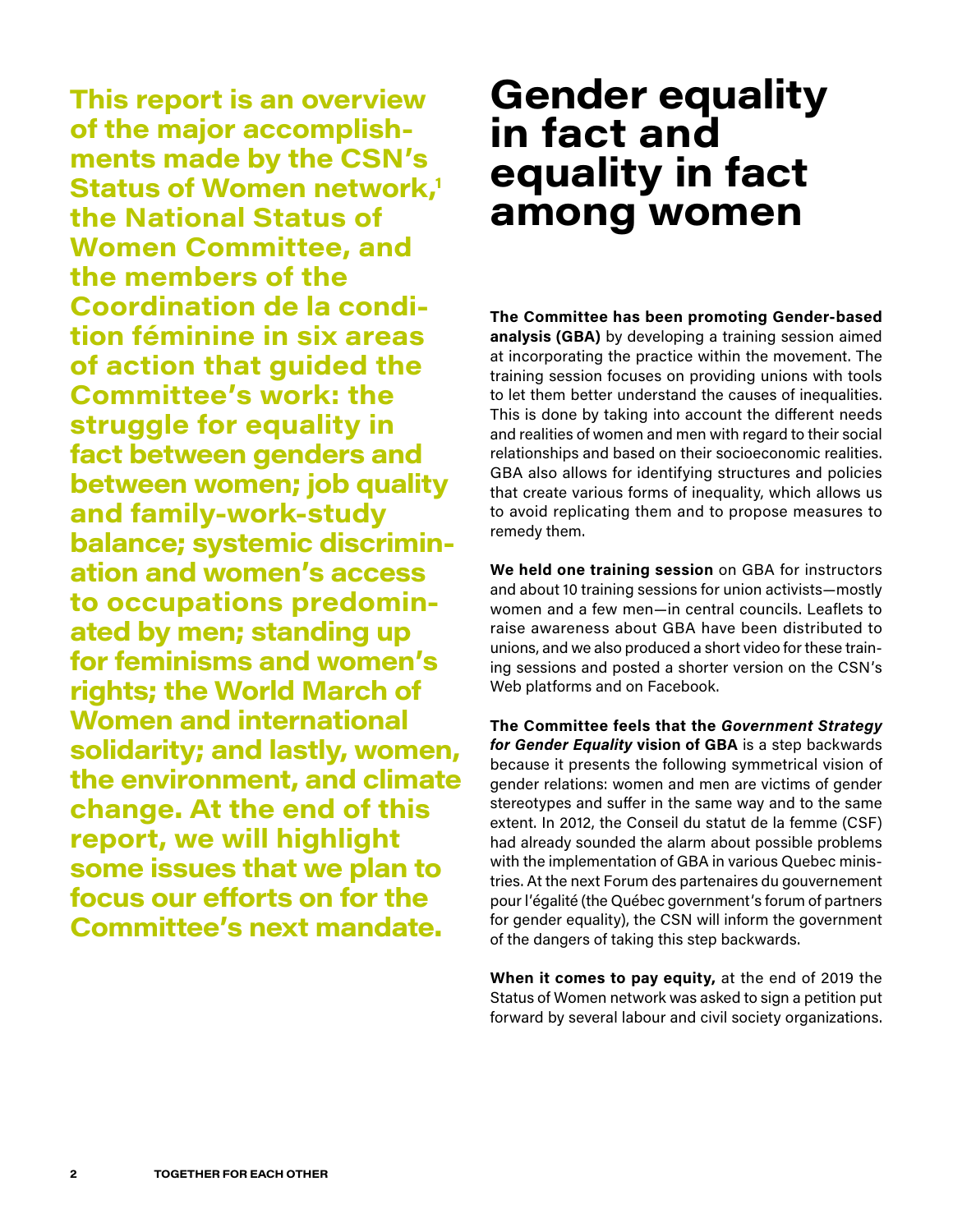<span id="page-2-0"></span>The goal of the petition is to challenge three legislative amendments made by the Quebec government to the *Pay Equity Act* which would contribute to perpetuating inequality and discrimination against women. These amendments are related to the retroactivity of pay adjustments by means of a lump sum instead of the adjustment of wage structures and would impose a complaint settlement on other complainants. The CSN, the FTQ, and the CSQ have brought suit to appeal these amendments before the Superior Court so that women can finally receive fair remuneration.

**The Committee took part** in a press conference with other organizations to ask that gender parity be taken into consideration in potential changes to the voting system. We also contributed to the discussion on this issue by submitting a brief during the parliamentary committee's work on Bill 39 on a new voting system.<sup>2</sup>

**Internally, achieving the fair representation of women** 

on decision-making bodies has been a constant focus throughout the Committee's work. We have been working closely on this with the Groupe Femmes, Politique et Démocratie (GFPD), which works to achieve gender parity in various decision-making spaces. We were part of the panel for their conference, "La parité, ça change le monde" (parity changes the world) and they also provided us with training during a National Status of Women Committee meeting.

**We have determined the proportion of women on executive committees of local unions** and updated the proportion of women and men on the executive committees of affiliated organizations; the proportion of women who are presidents of the executive committees of CSN organizations has increased. For an overview, [see the appendix.](#page-11-0)

**We put forth arguments and proposals** urging unions to appoint status of women representatives in their union structures in a text sent to those responsible for the status of women in central councils for their 2019 convention.

**The CSN developed a research project** in partnership with the Service aux collectivités de l'UQAM and the Observatoire des diasporas of the Centre de recherche interdisciplinaire sur la diversité et la démocratie. This allowed us to carry out a survey of unions on the presence of women on executive committees and their participation in union life via a form distributed at federation conventions in 2018. While the results were relatively satisfactory, respondents felt that the major barrier at the top of their lists was family-work-school balance. The results also indicated, however, that when union executive committees had no women members, they took significantly fewer actions to combat the barriers to women's participation in union life. The study was presented at a Confederal Council meeting, and a summary sheet was distributed.

**WE RECORDED THE NUMBER OF TIMES MEN AND WOMEN SPOKE DURING CONFEDERAL COUNCIL MEETINGS, AND THE PROPORTION WAS RELATIVELY SIMILAR TO THE PROPORTION OF MEN AND WOMEN PRESENT IN UNION BODIES.**

**In short, all this work led to exchanges** during meetings of the National Status of Women Committee and the Coordination de la condition féminine, which were in agreement that the Programme pour l'accès à une représentation équitable des femmes (PAREF; program for access to the fair representation of women) be maintained. We also feel, however, that there is a need for affiliated organizations to better assimilate the program, including through adding new measures and ensuring those responsible for the status of women are equipped to implement its measures.

**We have continued our efforts to increase the visibility of analysis and work produced by the National Status of Women Committee and the Coordination de la condition féminine** have and also seek to create a true place for women within the CSN, in workplaces, and in society. Over the past three years, Confederal Councils have been addressing issues that particularly impact women, including secularism, our Fédération des femmes du Québec membership, and women's place in union life. CSN communications have also featured the status of women, thanks in no small part to a number of open letters written by Véronique De Sève, who is responsible for the status of women on the Executive Committee, and through the publication of articles on the CSN website in a section specifically dedicated to the status of women, in *Le Point syndical,* and via posts on the Comité de la condition féminine-CSN Facebook page.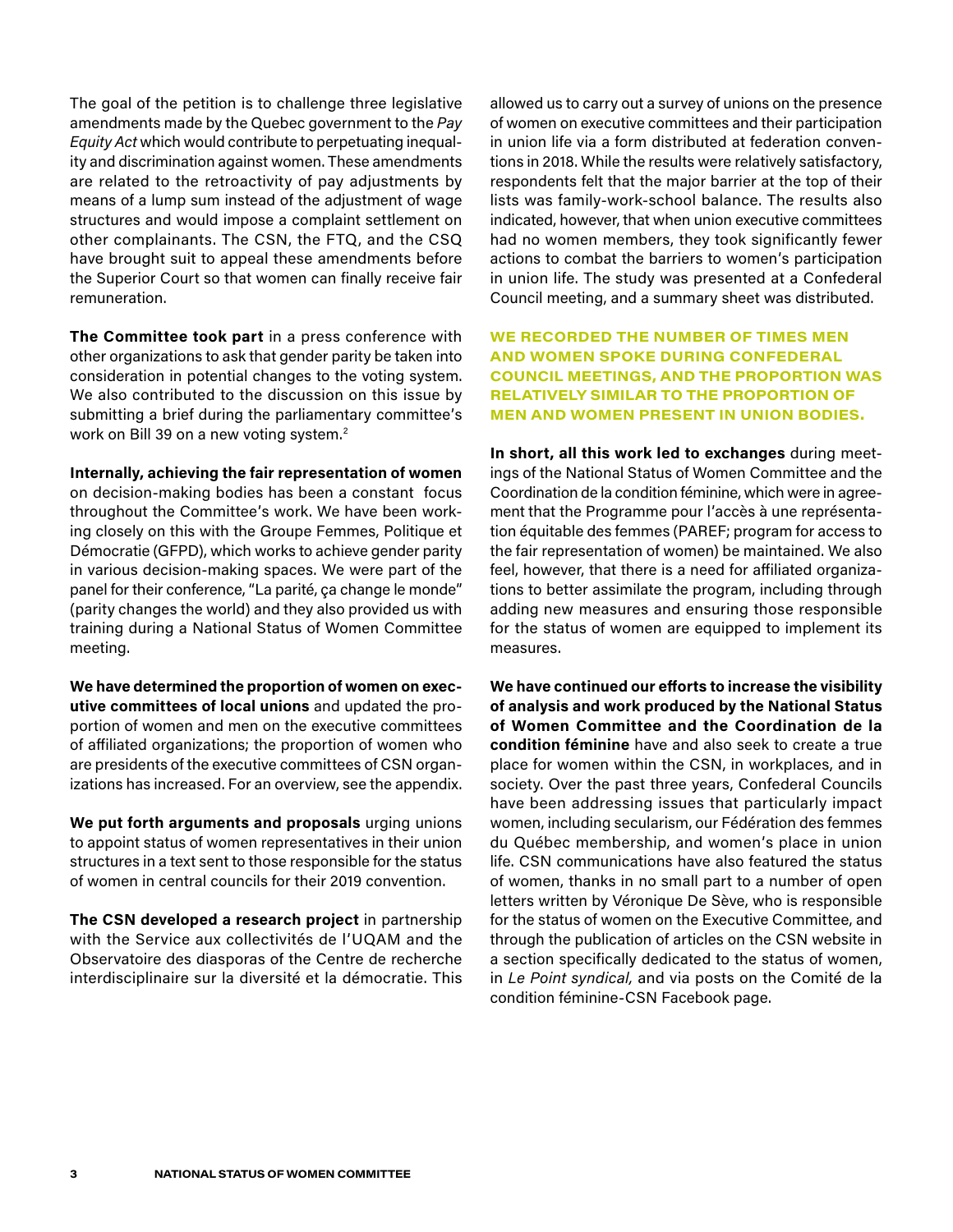# **Job quality and familywork-school balance**

The CSN has continued working in collaboration with community groups and other labour organizations as part of the Coalition pour la conciliation famille-travail-études (CCFTÉ; coalition for family-work-school balance) to create an updated policy platform, put pressure on the government, and call for the introduction of framework legislation on this issue. Circumstances have also led to other accomplishments on this matter, including:

**A CSN brief on the reform of the** *Act respecting labour standards.* **While continuing to call for framework legislation, the CSN welcomed the changes made to the Act respecting labour standards in relation to paid leave for family obligations, a third week of paid vacation leave after three years of service, and the recognition of informal care-giving.** 

**The CCFTÉ's reaction to the announcement of Bill 51,** *An Act mainly to improve the flexibility of the parental insurance plan in order to promote family-work balance.* **We compiled an inventory of collective** agreement clauses from our affiliated unions that facilitate familywork-school balance, based on exchanges during a meeting of the Coordination de la condition féminine as well as on research conducted by our union adviser.

**As for how balance affects women's health,** a CHU Sainte-Justine union showed an interest in conducting a study on this matter, but their employer refused to collaborate.

**Job quality in predominantly feminine occupations** was a possible research topic, but the project did not materialize in the end.

**The CSN is a member of the Comité consultatif femmes**  pour le développement de la main-d'œuvre (CCF; advisory committee of women for workforce development), which has the mandate of promoting and supporting women's job retention and their integration into the labour market. During our mandate, work was carried out specifically on job integration and retention for immigrant women and women with disabilities.

**The Committee also sent remarks to the International Labour Organization (ILO)** regarding Convention 111 on discrimination and occupational segregation by gender. These remarks are part of the analysis being carried out by the CSN on conditions that allow women to have better access to the labour market and on measures that the federal government should implement to ensure better working conditions.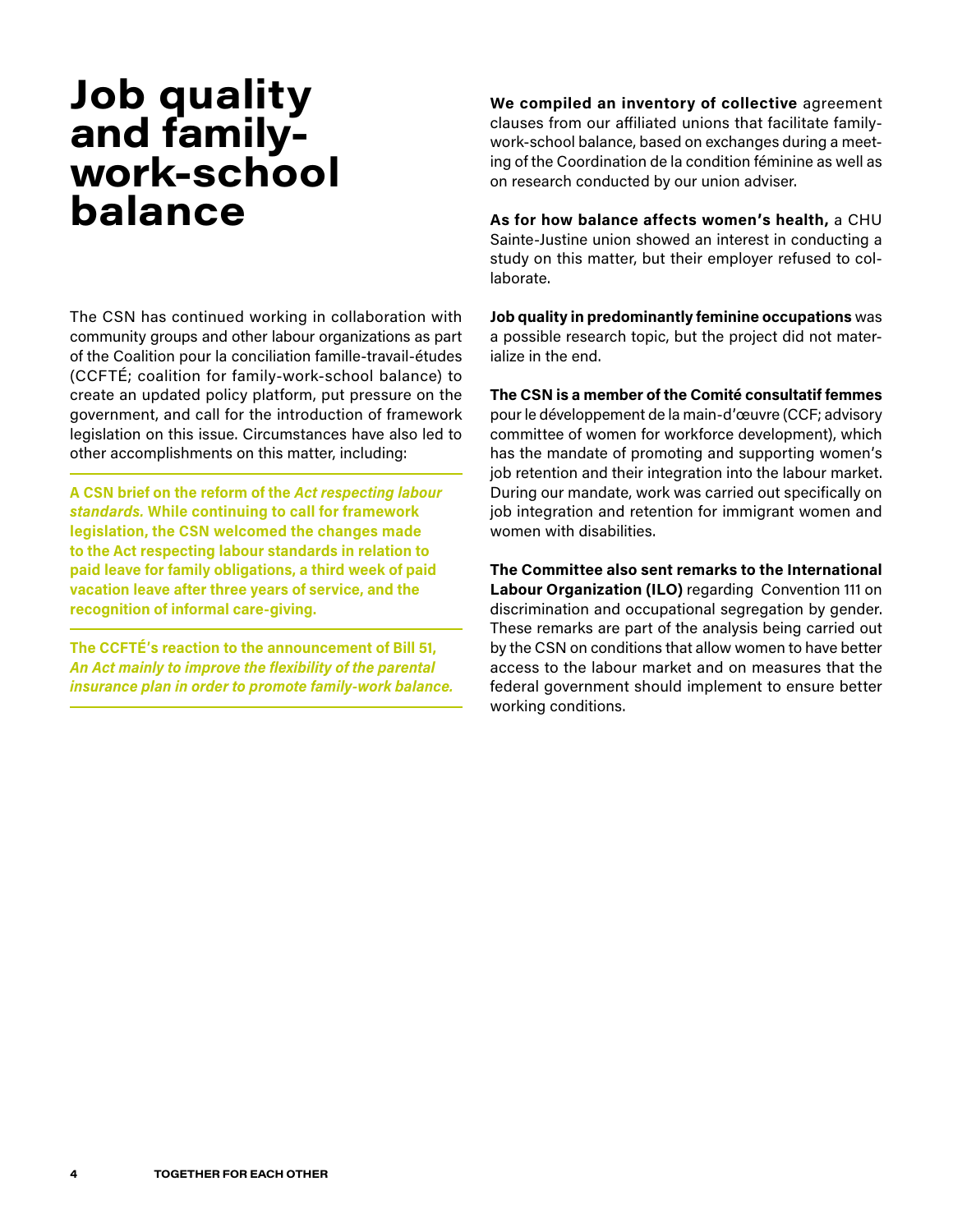## **Systemic discrimination and women's access to occupations predominated by men**

**To continue our struggle for equality in fact,** it is of the utmost importance that women are able to hold jobs and pursue their preferred occupations in all industries. This Committee supported the Fédération de l'industrie manufacturière's (FIM–CSN) Status of Women Committee in preparing a guide aimed at identifying workers' needs when it comes to family-work-school balance. The guide was distributed to FIM–CSN unions during their convention in 2018. Addressing these issues in a ways that is broad and inclusive is a plus for employers when it comes to workforce attraction and retention.

**The lack of diversification of women's professional choices** is an issue for those with lower education levels. The lower the level of education, the larger the wage gaps between women and men, which is why it's important to support women as they move towards better paying jobs, particularly those predominantly held by men.<sup>3</sup> The CSN is also taking part in the Cultural Community Prizes for the Hats Off to You! Contest, which seeks to encourage young women to make unconventional career choices and broaden their educational and career options; provide role models for women; show how much we valued women who choose professions or occupations traditionally held predominantly by men; promote the academic success of women who are in the minority in groups predominated by men; and reward this hard work. The CSN and three affiliated federations (FNEEQ, FP, and FEESP) will be involved in selecting winners and awarding prizes for the contest.

# **Advocating for feminisms and defending women's rights**

**This mandate has also been marked by intense debates in regards to our Fédération des femmes du Québec (FFQ)** membership. The FFQ has been in turmoil for a number of years over its positions and governance. We have tried on numerous occasions, particularly through participating in its assemblies in large numbers and meeting with its president during National Status of Women Committee meetings, to understand the new directions the FFQ has taken. After a number of debates between members of the National Status of Women Committee and the Coordination de la condition féminine about the CSN's FFQ membership, the issue was brought before the Confederal Council in March 2019.

**Since many affiliated organizations had already opted to leave the FFQ,** Confederal Council representatives decided to end the CSN's FFQ membership and no longer support the Féderation financially. This decision was made based on a number of factors: differences between the CSN's position on prostitution and the FFQ's position on this matter; the FFQ's interpretation of the feminist struggle which, in our opinion, divides women instead of rallying them in the fight against all forms of violence, discrimination, marginalization and exclusion affecting them; and lastly, the dysfunctional governance at FFQ assemblies, where we have seen a lack of respect for opposing views and unfair democratic weight attributed to individual and group memberships.

**Following accusations against the Hollywood film producer Harvey Weinstein, the #MeToo movement swept through social media in 2017** to support those who were speaking out against the sexual harassment and assault they experience. In this new era, we developed an approach to address sexual abuse and harassment in workplaces. The CSN has also updated its Policy for the Prevention of Violence and Harassment at Work. An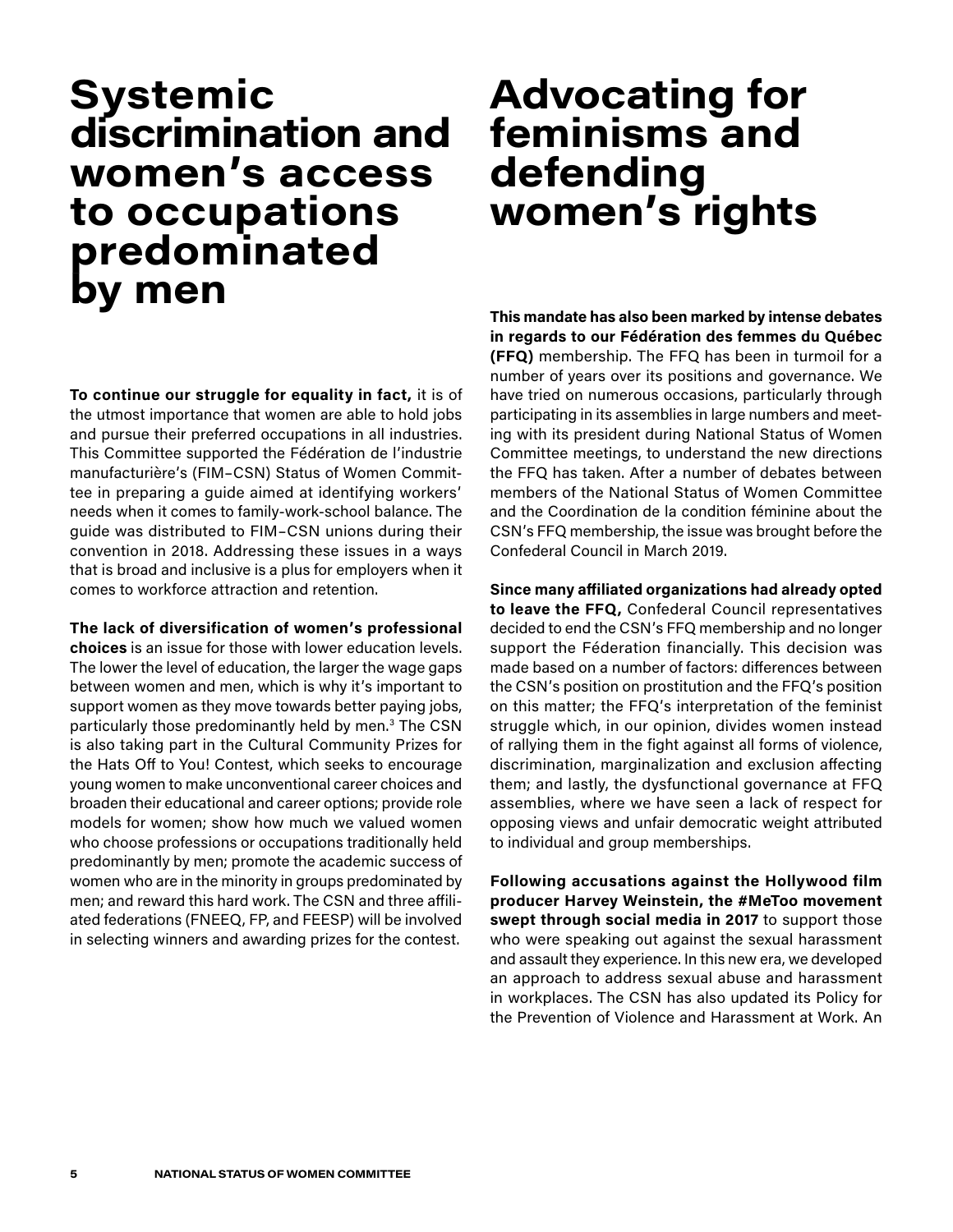expanded kit was created with the occupational health and safety department and was sent to all unions. Work is underway to develop a massive campaign to prevent psychological and sexual harassment at work, including a series of tools that will provide information, raise awareness, and assist with training. These tools should support our 1,500 unions in addressing these issues.

**Also on the subject of violence against women, several briefs were tabled for Bill 151**, A*n Act to prevent and fight sexual violence in higher education institutions*, 4 and remarks were made during days of discussion on how to prevent and counter sexual violence on university campuses and in CEGEPs in Quebec. The CSN also prepared a brief on Bill C-65, *An Act to amend the Canada Labour Code (harassment and violence), the Parliamentary Employment and Staff Relations Act and the Budget Implementation Act, 2017, No. 1.*<sup>5</sup>

**According to the World Health Organization,** 35% of women over the age of 15 have experienced sexual or physical violence in their homes, living spaces or workplaces. Véronique De Sève participated in the 3rd International Trade Union Confederation (ITUC) World Women's Conference, where she learned that there was a campaign to adopt a new Convention and submit a Recommendation to the International Labour Organization (ILO). We submitted our remarks to ILO on Report V(1), *Eliminating violence and harassment in the world of work*. The ILO went on to adopt Convention 190 on violence and harassment, and Recommendation 206, which calls for banning and preventing violence and harassment in the world of work at its conference in June 2019. The CSN was also asked to share its stance on conjugal violence in the workplace. Members of the National Status of Women Committee participated in two conferences on the issue: one organized by the Canadian Labour Congress in Toronto, and the other by the Regroupement des maisons pour femmes victimes de violence conjugale.

**At the initiative of the CSN working group on Indigenous realities,** Indigenous women's issues were discussed during meetings of members of the Coordination de la condition féminine. A panel of distinguished guests were also in attendance at these meetings, including Viviane Michel, Annie O'Bomsawin-Bégin, and Melissa Mollen Dupuis. We also screened the documentary *Quiet Killing*, directed by Kim O'Bomsawin.

These past few years saw a number of 30th anniversaries. We were present at the numerous December 6th events in 2019, to commemorate the assassination of fourteen young women at École Polytechnique de Montréal in 1989. It has taken 30 years for this to be recognized as an anti-feminist attack, a fact that is now acknowledged on a commemorative plaque at Place du 6-décembre-1989, about one kilometre from the site of the massacre in Montréal .

**Abortion rights also celebrated the 30th anniversary** 

of the decriminalization of abortion, a milestone that went largely unmarked in 2018, despite repeated attacks from the religious right and a growing anti-abortion movement in the United States. We saw the influence of these reactionary forces with the resurgence of the abortion debate during the 2019 federal election campaign. It was also the 30th anniversary of Chantal Daigle's 1989 win before the Supreme Court, a decision which refused to grant progenitors the right to stop a pregnant woman from having an abortion.

**For March 8th,** which, needless to say, is a particularly important date for the status of women, several projects are organized each year by the Collectif 8 mars<sup>6</sup> to determine the demands of the women's movement and design material to distribute across Quebec. The has CSN developed its own March 8th tool, which has taken different forms over the years. The CSN coordinated the Collectif's work in 2018 with the theme "Feminists until things change!"

**Following exchanges at a meeting of the CSN's Coordination de la condition féminine**, in 2019 the Collectif 8 mars changed the event's name from March 8th to "International Women's Day." This change is give the day an activist and feminist lens, a reminder that it's an opportunity to denounce the various forms of discrimination and violence and different forms of inequality experienced by women. It's also a day for recognizing how far women have come, and this year's theme is "Respect— It's your right." In 2020, "Feminist with all our might" makes the link between all struggles for women's rights.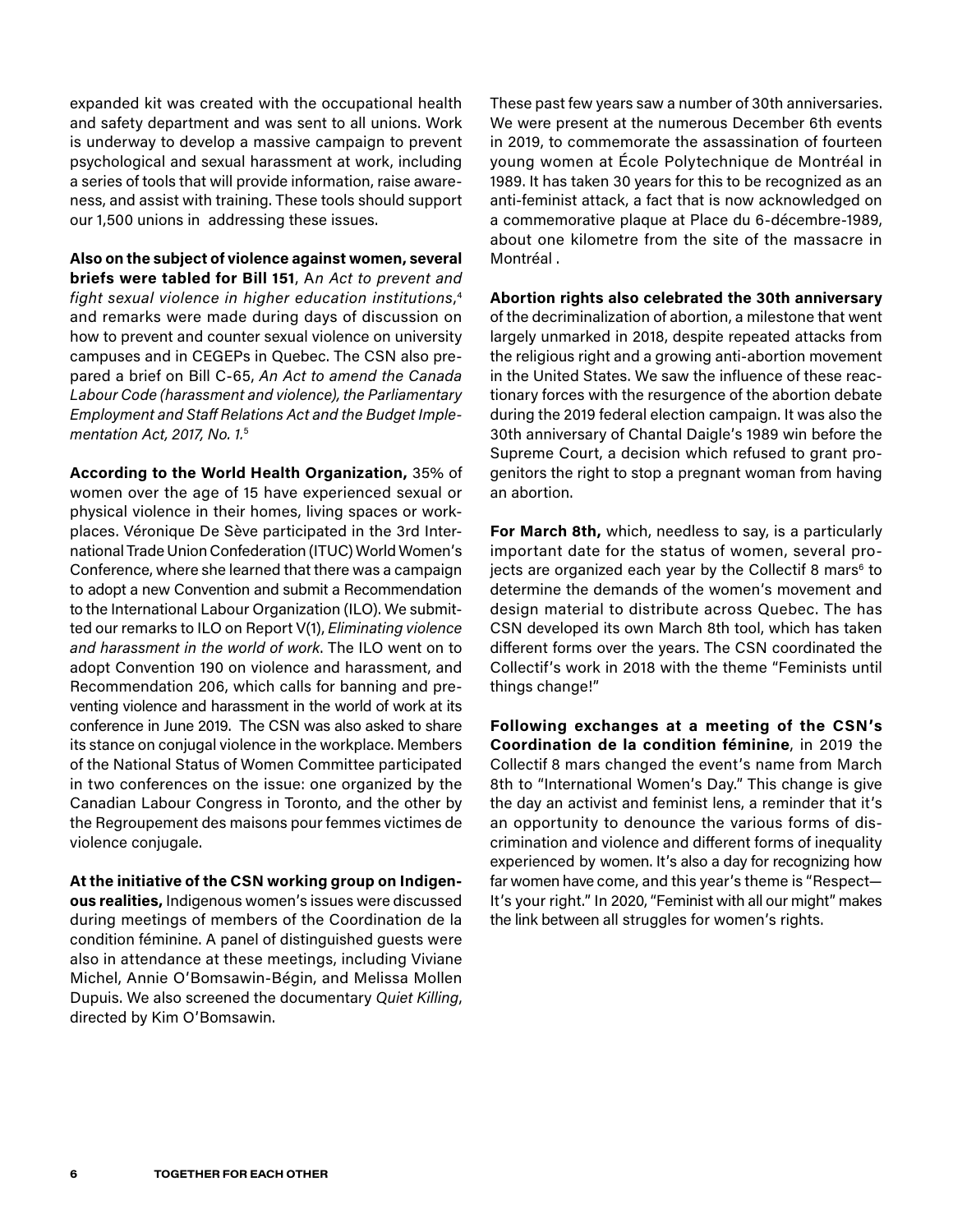# **The World March of Women and international solidarity**

#### **Our involvement with the Coordination du Québec de la Marche mondiale des femmes (CQMMF)** has increased since it became a non-profit organization.7 Patricia Rivest, member of the National Status of Women Committee, is part of the CQMMF coordinating committee that is preparing for the next international action, which will take place in the Lanaudière region in 2020. We also made sure to attend all of the the CQMMF's ten assemblies.

**As for our international union ties,** in addition to participating in the 3rd ITUC World Women's Conference, Véronique De Sève also took part in the 2019 Trade Union Confederation of the Americas (TUCA) women's conference that addressed equality and equity at work as well as democracy within unions.

**A visit from the Basque union,** Eusko Langileen Alkartasuna (ELA), to Québec allowed us to discuss similarities between feminist tendencies in our respective regions, as well as the ELA's work towards greater representation of women within its union structures.

**We also participated in the 2018 session of the United Nations Commission on the Status of Women in New York. Its 2020 session has been cancelled due to COVID-19.**

## **Women, the environment, and climate change**

**Our analysis of feminist issues related to the environment is progressing slowly.** The agenda of a joint meeting between the Coordination de la condition féminine and the Confederal Committee on the Environment and Sustainable Development included a training session on endocrine disruptors, which particularly affect women's health. Our work to disseminate articles on this subject through our Facebook page has sparked interest from members, who want to know more about this issue. We also joined hundreds of thousands of people at the climate march on September 27, 2019.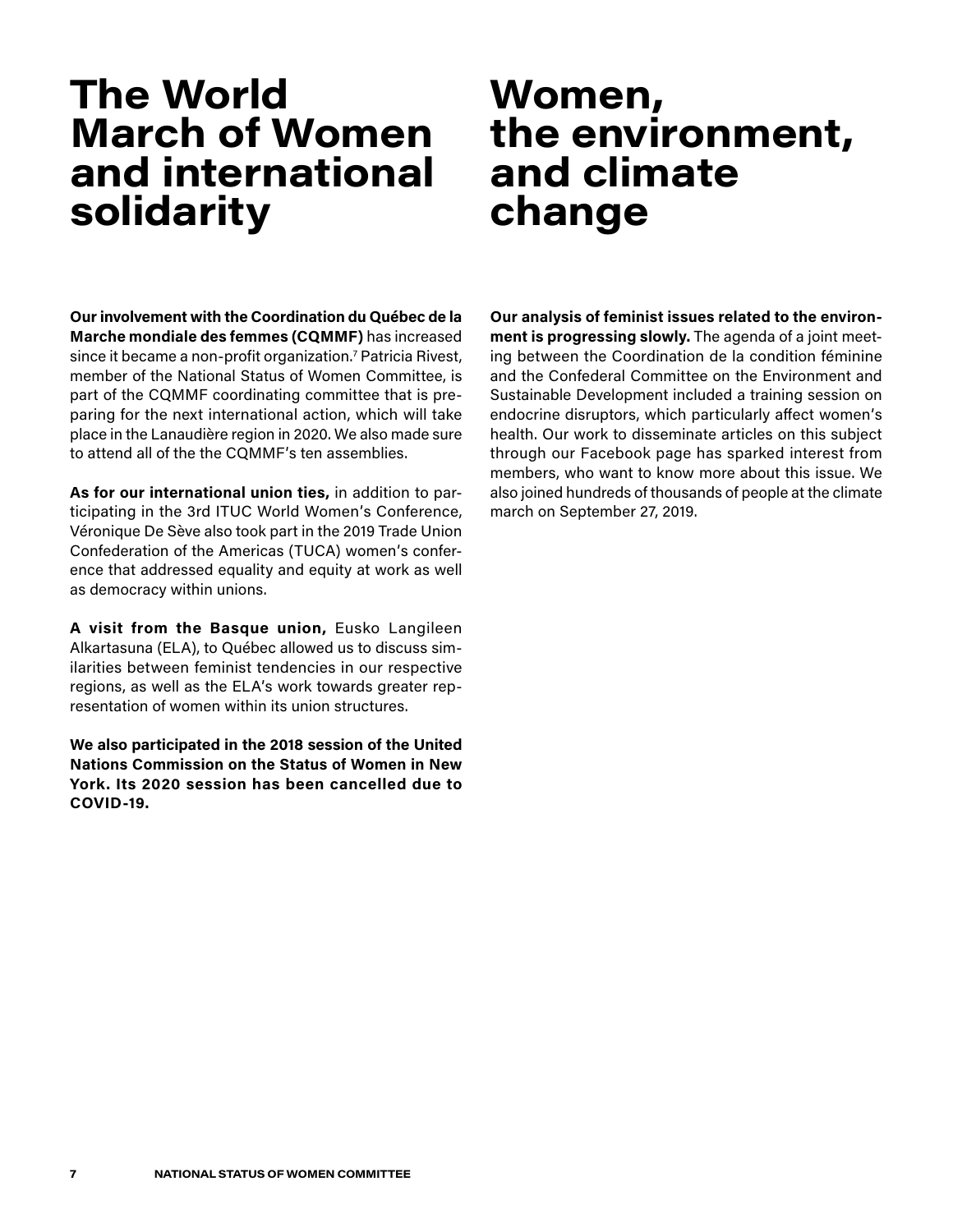# **Outlook 2020–2023**

# **A long history of women's struggles**

The past few years have been marked by both the #beenrapedneverreported movement in 2014, which started as a way for sexual assault victims to make their voices heard, and the #MeToo tidal wave that hit three years later over almost the entire planet. Although we are at the start of a new decade, a number of battles must still be fought to improve conditions for women, whether as workers or members of the public.

Since women who work are also members of the public, it's only right to list some current issues related to the status of women in 2020:

**Mental load, i.e. the responsibility of organizing household, family, and budget-related responsibilities;**

**Objectification of women and of women's bodies (sexist ads, hypersexualization of girls, cosmetic surgery and body contouring, frequent subordination of women and girls on television and in films, in which they are generally heterosexual, white, thin, and beautiful, with impeccable makeup, and so on);**

**Rape culture (cyber-harassment, street harassment, sexual harassment, sexual assault, sexual exploitation, and so on) and the lack of recognition of perpetrators' offences;**

**Space that is completely occupied by men:** *mansplaining* **(the action of a man explaining something to a woman that she already knows);** *manspreading* **(the action of a man who takes up all the space on the metro, etc.); and** *manspacing* **(the action of a man who takes up space in areas of power, when making statements, etc.);**

**Threats to the existence of certain rights and lack of access to services, particularly when it comes to reproductive justice (threat to the right to abortion); and**

**Persistent gender inequalities and discrimination at work.**

Over the next few years, with the CSN celebrating its upcoming centennial, we'll have an opportunity to look back on key moments in our union history. In this context, it's interesting to note that the National Status of Women Committee gave itself a mission<sup>8</sup> in 1976 that still seems relevant today. Although certain issues have evolved, mobilization and struggles have continued to drive social change. Below is the mission as it was worded at the time:

**a) Continue studying oppression specific to women and prepare special files;**

**b) Oversee the development of collective agreements on issues specific to the status of women;**

**c) Encourage the creation of status of women committees in local unions, federations, and central councils;**

**d) Coordinate with these committees and provide them with the support they need to conduct their activities;**

**e) Ensure that the CSN, its departments, and its bodies contribute and participate in the women's struggles by, among other things, encouraging the organization of training sessions, disseminating information, preparing special files on various aspects of oppression specific to women and on which struggles to take on, and encouraging the creation of regional committees, in order to continue the struggle against the oppression of women.**

**f) Ensure the undertaking of struggles related to women's specific demands; and**

**g) Ensure that particular efforts are made in the National Status of Women Committee's activities to reach and raise awareness among workers in the industrial sector.9**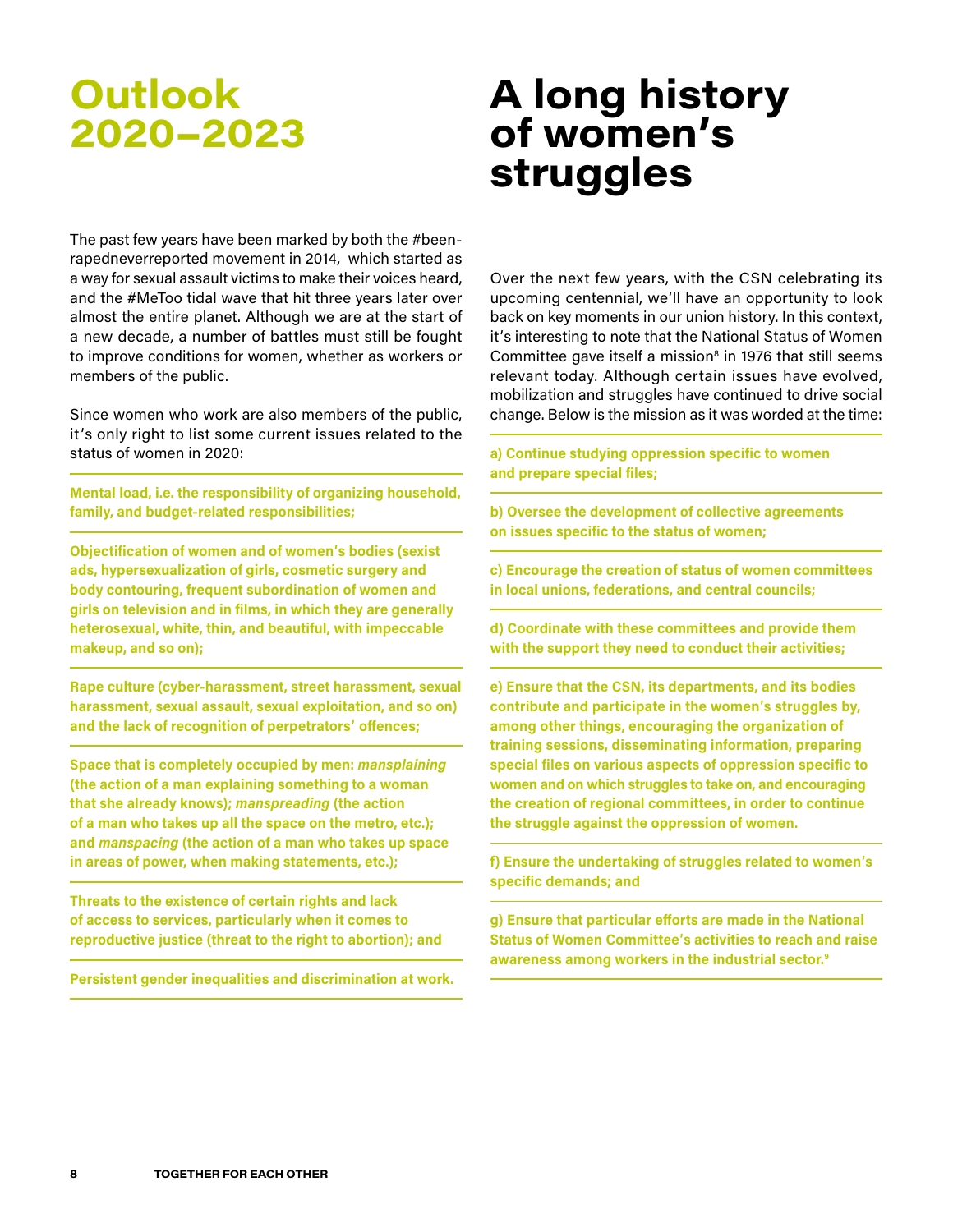# **Key priorities**

The status of women network at the CSN bases its demands and action on certain key priorities related to defending and expanding the rights of women: promoting models of equality and egalitarian behaviour, economic autonomy and empowerment, balancing professional and family responsibilities, addressing issues related to women's health, safeguarding the integrity and safety of women in all communities, and the increased participation of women on decision-making bodies.

With this in mind, the Committee's next mandate will focus on the following areas of action:

**Promoting the involvement of women in the CSN and its affiliated organizations;**

**Fighting violence against women in all environments, including workplaces;**

**Continuing the struggle against systemic discrimination in workplaces, with an approach that integrates the varying realities women face;**

**Working to ensure that GBA is designated as an analytical tool in CSN interventions, particularly when it comes to issues such as socio-demographic transition, technological transition, and ecological transition;**

**Providing organizational support and actively participating in the World March of Women's 5th action;**

**Organizing and holding activities for International Women's Day;**

**Establishing a "Feminist School" offering a variety of training sessions and organizing conferences to equip activists and those responsible for the status of women in unions and affiliated organizations to develop their ability to analyze issues related to their living and working conditions;**

**Continuing to reflect on the role of the National Status of Women Committee and the Coordination de la condition féminine and improving their operations;**

**Continuing to analyze the impacts of climate change on women;**

**Continuing the political role the Status of Women network plays within various coalitions;**

**Ensuring the visibility of the CSN Status of Women network; and**

**Monitoring issues that affect women.**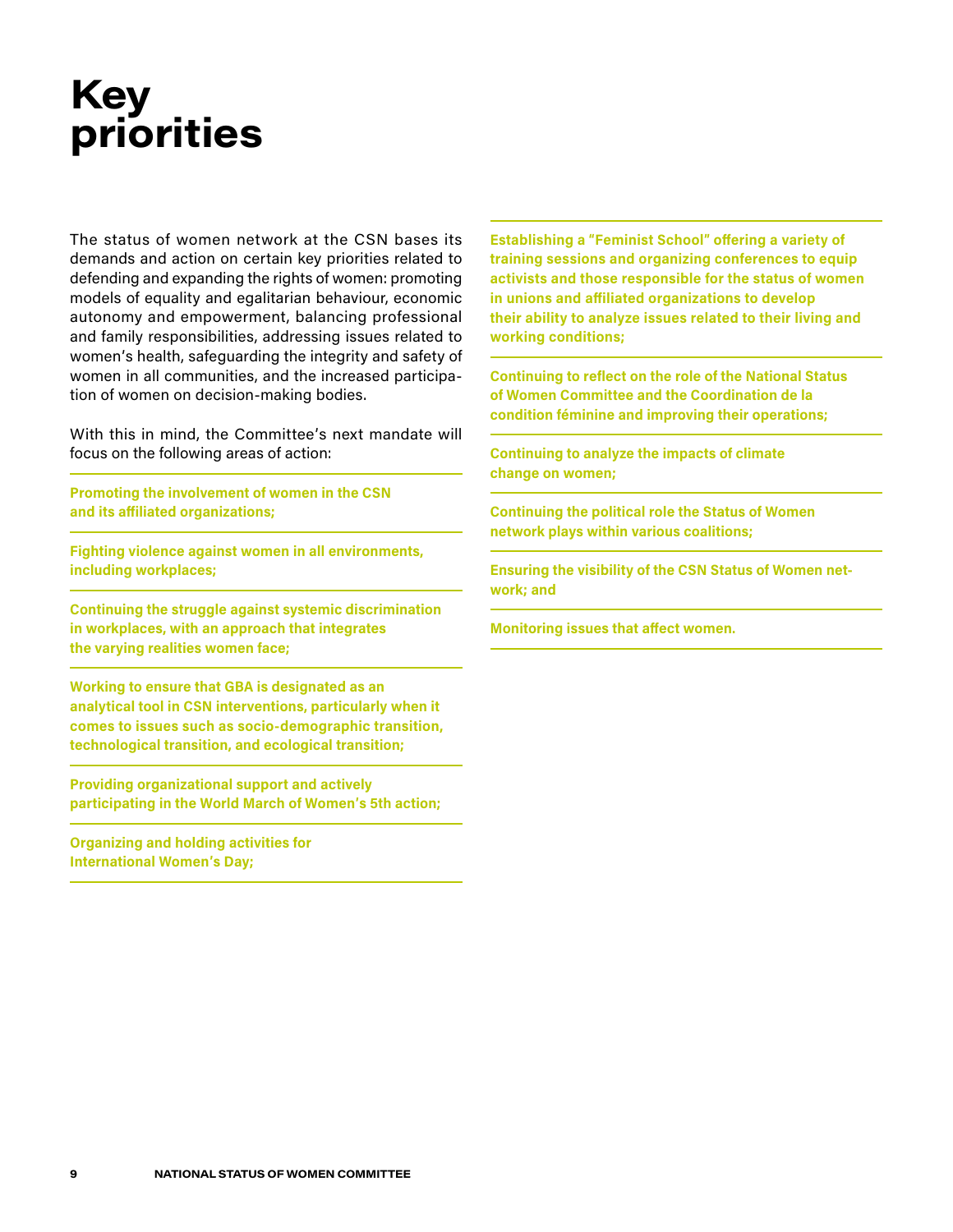# **Conclusion**

Activists in the CSN's network of women are a pillar of strength for feminist union activity in our organization. The members of the National Status of Women Committee and the Coordination de la condition féminine are making lasting contributions to union life by fighting for the recognition of the value of women's work, for an end to discrimination in employment and on decision-making bodies, and by striving for gender equality and equality among women. We would like to thank all those involved in the work of the National Status of Women Committee and the Coordination de la condition feminine. Through its network of feminist, committed, strong women the CSN is able to broaden its reach across Quebec.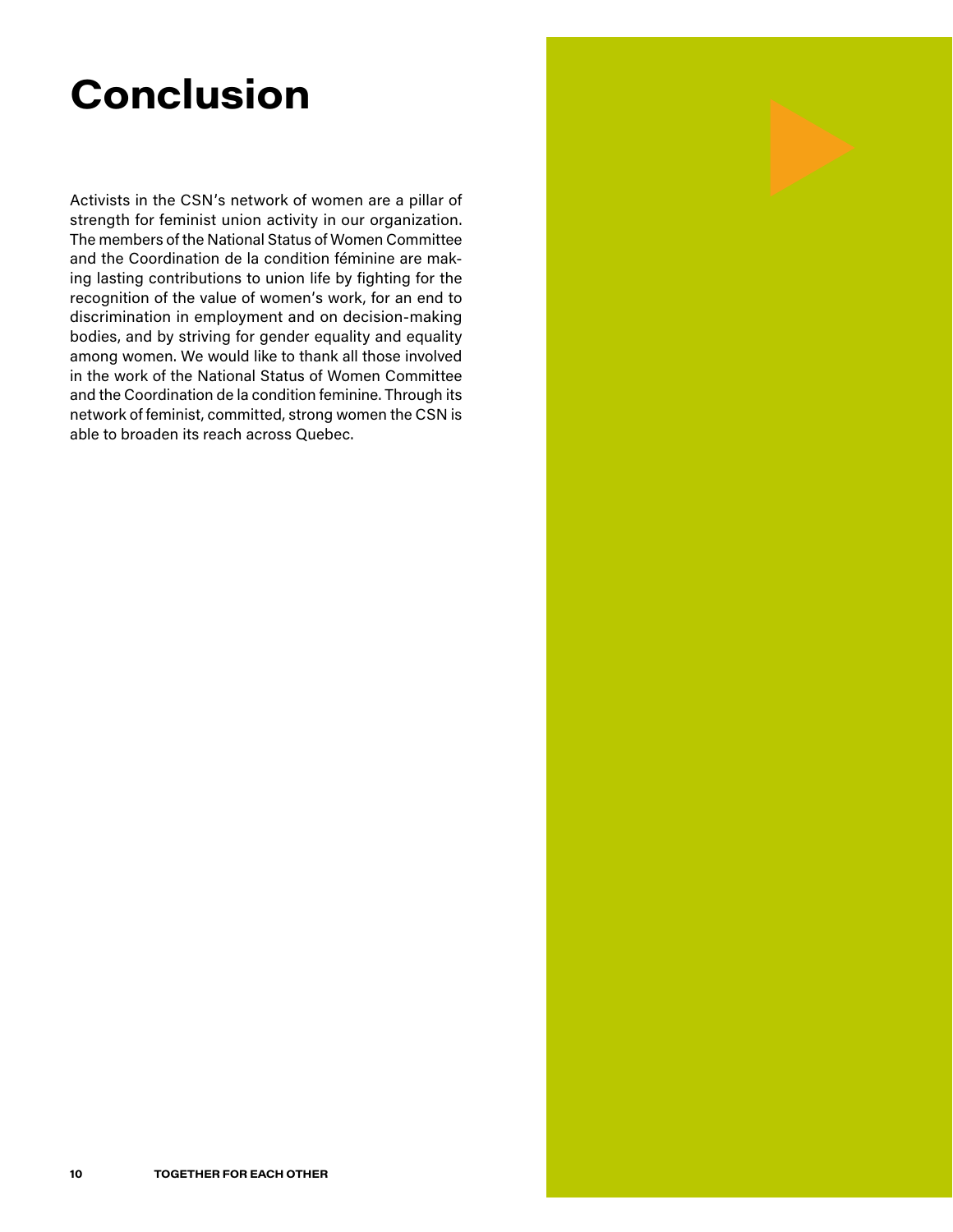# **Members of the committe**

## **PAULINE BÉLANGER**

**Secretary–Treasurer, Conseil central du Bas-Saint-Laurent CCBSL–CSN**

### **NANCY BOUCHER**

**Syndicat des travailleuses et travailleurs des stationnements de Québec–CSN**

### **VIOLAINE DAMPHOUSSE**

**Syndicat des enseignantes et des enseignants du Collège Shawinigan–CSN**

## **MICHÈLE DELSEMME**

**CSN Employee Representative, Office Worker, Conseil central du Montréal métropolitain–CSN**

### **NICOLE DUPUIS**

**Secretary, Conseil central des syndicats nationaux de l'Outaouais–CSN**

### **PATRICIA RIVEST**

**President, Conseil central de Lanaudière–CSN**

## **VÉRONIQUE DE SÈVE**

**Vice-President, CSN**

### **MIREILLE BÉNARD**

**Assistant, comité exécutif de la CSN**

## **JOSÉE DESROSIERS**

**Office Worker, Service de recherche et de condition féminine de la CSN (Union Adviser from July to December 2019)**

### **EMMANUELLE PROULX**

**Union Adviser, Service de recherche et de condition féminine de la CSN**

*Other members during the mandate:*

## **DIANE DAVID**

**Genereal Secretary, Fédération du commerce–CSN**

## **GENEVIÈVE DESPRÉS**

**Syndicat des employé-es de magasins et de bureaux de la SAQ–CSN**

### **NANCY MATHIEU**

**Genereal Secretary, Fédération du commerce–CSN**

## **CAROLINE QUESNEL**

**President, Fédération nationale des enseignantes et des enseignants du Québec–CSN**

### **SYLVIE TREMBLAY**

**Vice-President/Treasurer, Fédération des employées et employés de services publics–CSN**

### **ANNE PINEAU**

**Assistant, CSN Executive Committee**

### **DIANE DWYER**

**Union Adviser, Service de recherche et de condition féminine de la CSN**

## **LOUISE LAFONTAINE**

**Office Employee, Service de recherche et de condition féminine de la CSN**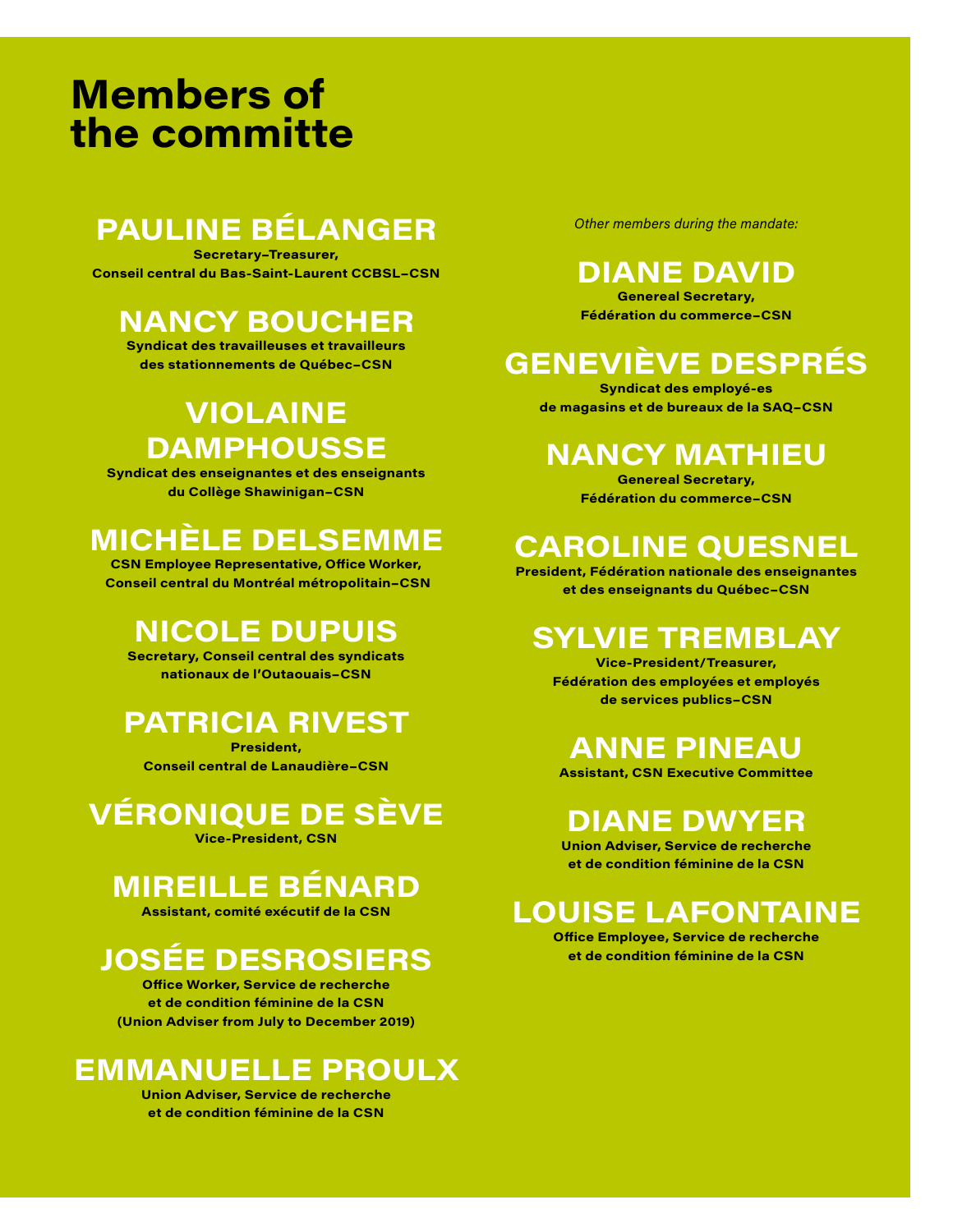# <span id="page-11-0"></span>**Appendix**

#### **Percentages of Men and Women on the Executive Committees of the Confederation, Affiliated Organizations, and Local Unions**

|                                                                                                                                    | <b>Women</b> | <b>Men</b> | Not identified <sup>10</sup> |
|------------------------------------------------------------------------------------------------------------------------------------|--------------|------------|------------------------------|
| Percentages of men and women on the<br><b>CSN Executive Committee</b>                                                              | 33,33%       | 66,67%     |                              |
| Percentages of men and women<br>on the executive committees of<br><b>CSN-affiliated organizations</b><br>(including UCCO-SACC-CSN) | <b>38%</b>   | 62%        |                              |
| Percentages of men and women<br>on the executive committees of local<br>CSN unions (including dual roles)                          | 47,39%       | 51,40%     | 1,21%                        |

#### **Percentage of Women on the Executive Committees of Federations From 1995 to 2019**

| <b>FEDERATIONS</b>      | 1995  | 1997  | 2006       | 2009  | 2014 | 2016 | 2018       | 2019                               |
|-------------------------|-------|-------|------------|-------|------|------|------------|------------------------------------|
| <b>FC-CSN</b>           | 43%   | 50%   | 25%        | 25%   | 25%  | 25%  | 25%        |                                    |
| <b>CSN-Construction</b> | $0\%$ | $0\%$ | <b>20%</b> | $0\%$ | 25%  | 33%  | <b>20%</b> |                                    |
| <b>FEESP-CSN</b>        | 25%   | 25%   | 50%        | 50%   | 50%  | 5 %  | 50%        | 50%                                |
| <b>FNEEQ-CSN</b>        | 50%   | 75%   | 50%        | 75%   | 60%  | 60%  | 20%        | of federation<br><b>presidents</b> |
| <b>FNC-CSN</b>          | 43%   | 43%   | 29%        | 29%   | 50%  | 66%  | 40%        | were women<br>(4/8).               |
| <b>FIM-CSN</b>          | 0%    | $0\%$ | 0%         | 0%    | 0%   | 16%  | 0%         |                                    |
| <b>FP-CSN</b>           | 20%   | 75%   | 33%        | 50%   | 50%  | 75%  | 50%        |                                    |
| <b>FSSS-CSN</b>         | 50%   | 50%   | 57 %       | 57%   | 57%  | 50%  | 80%        |                                    |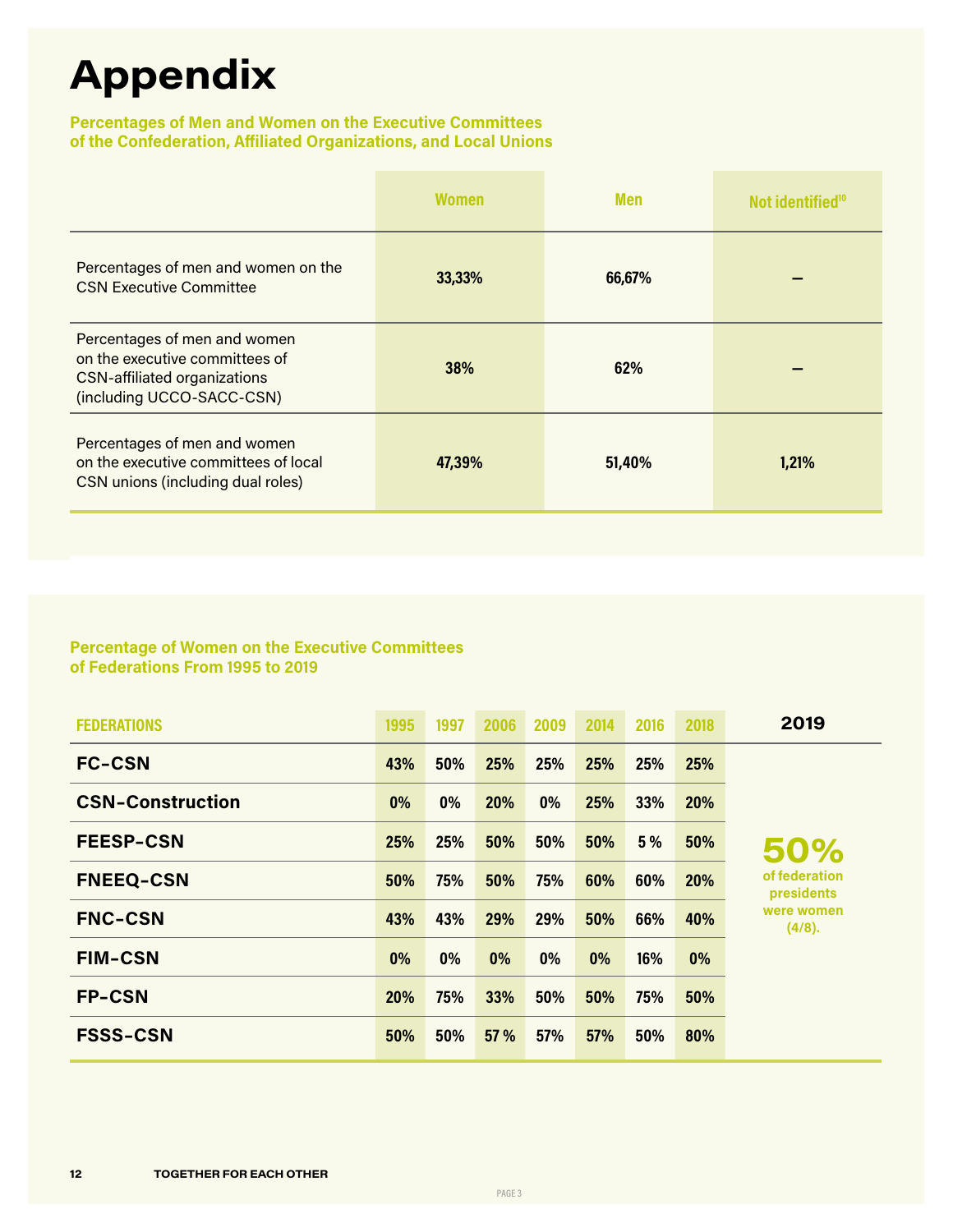**Percentages of Men and Women at CSN Conventions**

| <b>CSN</b>        | <b>Official delegates</b>     |                             | <b>Fraternal delegates</b>    |                             |  |
|-------------------|-------------------------------|-----------------------------|-------------------------------|-----------------------------|--|
| <b>Convention</b> | <b>Percentage</b><br>of women | <b>Percentage</b><br>of men | <b>Percentage</b><br>of women | <b>Percentage</b><br>of men |  |
| 1999              | 36                            | 47                          | 10                            | $\overline{1}$              |  |
| 2002              | 39                            | 42                          | 9,3                           | 9,3                         |  |
| 2005              | 37                            | 47                          | 11                            | 5                           |  |
| 2008              | 42                            | 44                          | $6\phantom{1}6$               | $\overline{7}$              |  |
| 2011              | 32                            | 49                          | 9                             | 10                          |  |
| 2014              | 35                            | 47                          | 7                             | 11                          |  |
| 2017              | 35                            | 49                          |                               | 9                           |  |

#### **Percentage of Women on the Executive Committees of Local Unions in 2019**

| <b>FEDERATIONS</b>      | 2019                                                             | 2019                         |  |  |  |
|-------------------------|------------------------------------------------------------------|------------------------------|--|--|--|
| <b>FC-CSN</b>           | 48%                                                              |                              |  |  |  |
| <b>CSN-Construction</b> | (the entirety of the federation's<br>3%<br>active women members) |                              |  |  |  |
| <b>FEESP-CSN</b>        | 49%                                                              | 37%                          |  |  |  |
| <b>FNEEQ-CSN</b>        | 51%                                                              | of local union<br>presidents |  |  |  |
| <b>FNC-CSN</b>          | 51%                                                              | were women<br>(546/1487).    |  |  |  |
| <b>FIM-CSN</b>          | 10%                                                              |                              |  |  |  |
| <b>FP-CSN</b>           | 69,5%                                                            |                              |  |  |  |
| <b>FSSS-CSN</b>         | 76%                                                              |                              |  |  |  |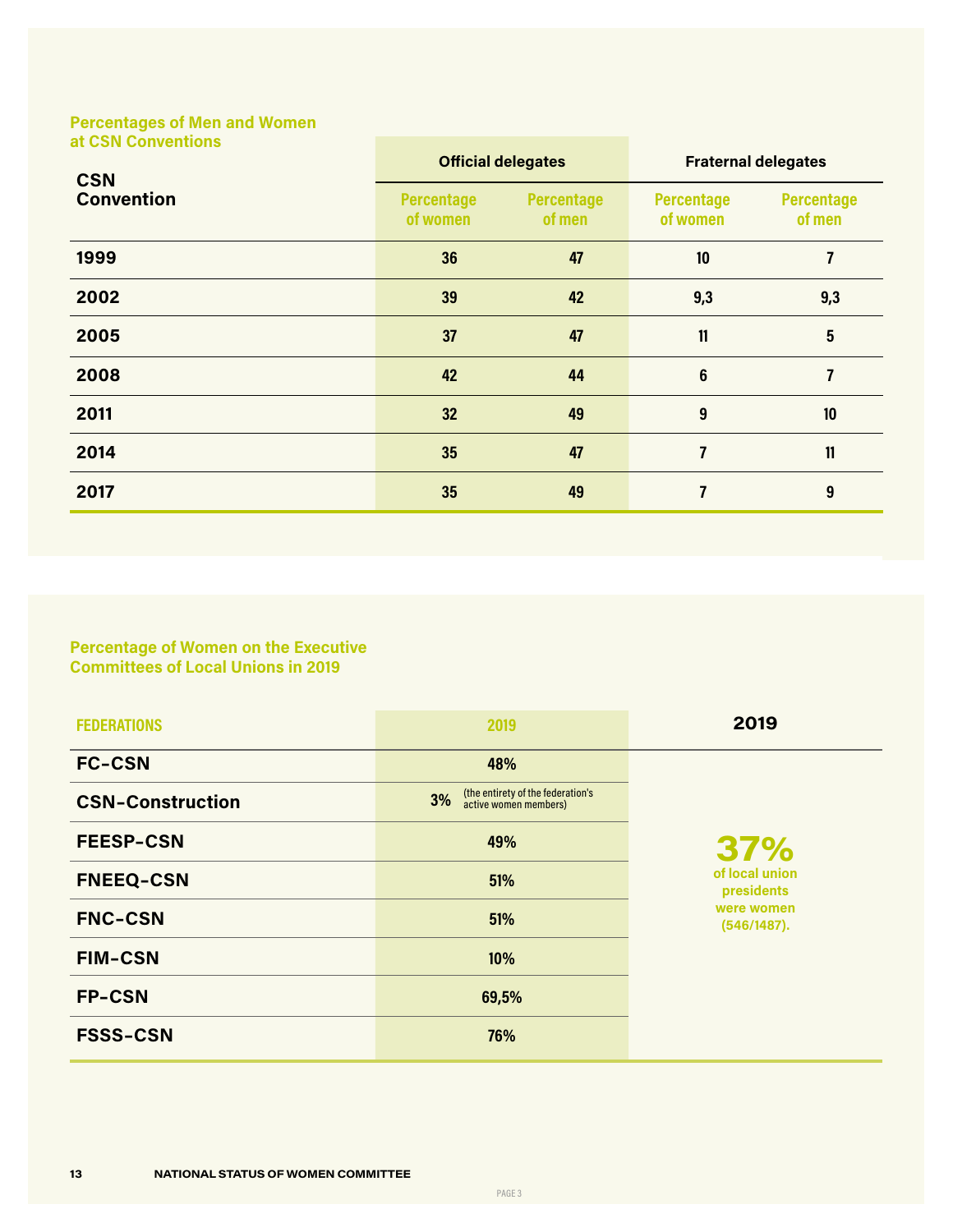#### **Percentage of Women on the Executive Committees of Central Councils From 1997 to 2019**

| <b>CENTRAL COUNCILS</b>              | 1997 | 2006 | 2009 | 2010 | 2014 | 2016   | 2019 | 2019                             |
|--------------------------------------|------|------|------|------|------|--------|------|----------------------------------|
| Abitibi-Témiscamingue-Nord-du-Québec | 38%  | 50%  | 50%  | 40%  | 60%  | 60%    | 20%  |                                  |
| <b>Bas-Saint-Laurent</b>             | 40%  | 50%  | 40%  | 50%  | 60%  | 60%    | 50%  |                                  |
| Cœur-du-Québec                       | 40%  | 60%  | 60%  | 80%  | 80%  | 50%    | 25%  |                                  |
| <b>Côte-Nord</b>                     | 50%  | 60%  | 60%  | 20%  | 40%  | 60%    | 50%  |                                  |
| <b>Estrie</b>                        | 20%  | 25%  | 20%  | 20%  | 40%  | 50%    | 50%  | 54%                              |
| Gaspésie-Îles-de-la-Madeleine        | 50%  | 43%  | 50%  | 29%  | 0%   | $0\%*$ | 20%  | of central council<br>presidents |
| <b>Lanaudière</b>                    | 25%  | 43%  | 57%  | 43%  | 57%  | 57%    | 40%  | were women<br>(7/13).            |
| <b>Laurentides</b>                   | 50%  | 29%  | 66%  | 50%  | 33%  | 50%    | 50%  |                                  |
| Montérégie                           | 22%  | 50%  | 50%  | 50%  | 25%  | 38%    | 40%  |                                  |
| Montréal métropolitain               | 33%  | 40%  | 60%  | 60%  | 80%  | 60%    | 75%  |                                  |
| <b>Outaouais</b>                     | 60%  | 60%  | 40%  | 40%  | 40%  | 40%    | 40%  |                                  |
| Québec-Chaudière-Appalaches          | 60%  | 60%  | 40%  | 40%  | 60%  | 60%    | 40%  |                                  |
| Saguenay-Lac-Saint-Jean              | 0%   | 50%  | 25%  | 25%  | 25%  | 25%    | 50%  |                                  |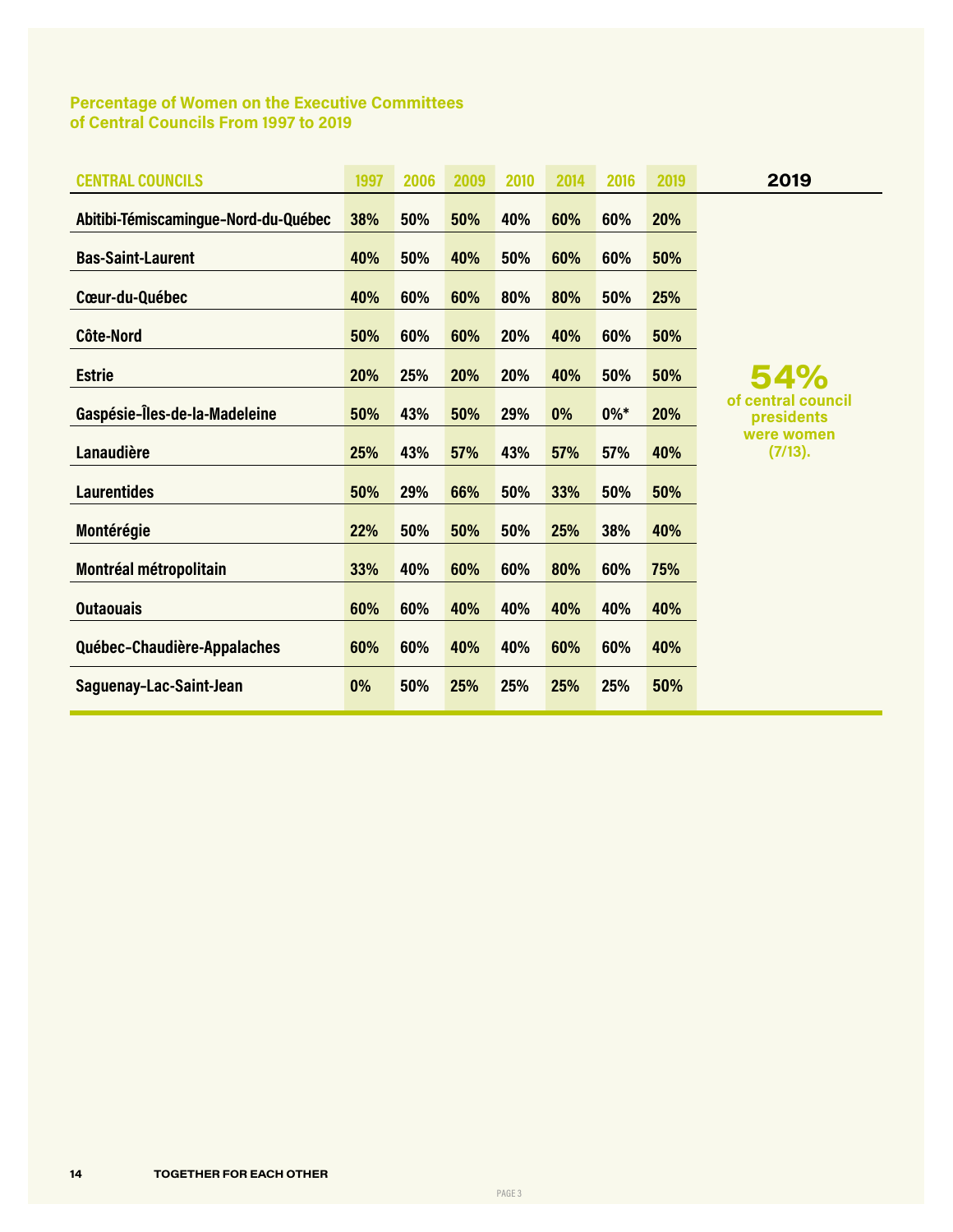#### **Percentage of Women on the Executive Committees of Local Unions in 2019**

| <b>CENTRAL COUNCILS</b>              | 2019 | 2019                             |
|--------------------------------------|------|----------------------------------|
| Abitibi-Témiscamingue-Nord-du-Québec | 58%  |                                  |
| <b>Bas-Saint-Laurent</b>             | 56%  |                                  |
| Cœur-du-Québec                       | 48%  |                                  |
| <b>Côte-Nord</b>                     | 51%  |                                  |
| <b>Estrie</b>                        | 41%  | 37%                              |
| Gaspésie-Îles-de-la-Madeleine        | 62%  | of central council<br>presidents |
| Lanaudière                           | 48%  | were women<br>(7/13).            |
| <b>Laurentides</b>                   | 46%  |                                  |
| Montérégie                           | 42%  |                                  |
| Montréal métropolitain               | 46%  |                                  |
| <b>Outaouais</b>                     | 58%  |                                  |
| Québec-Chaudière-Appalaches          | 48%  |                                  |
| Saguenay-Lac-Saint-Jean              | 46%  |                                  |

\* In 2016, the Conseil central de la Gaspésie et des Îles-de-la-Madeleine appointed two women to assist the vice-presidents of its executive committee.

#### 1

The CSN's Status of Women network includes the National Status of Women Committee and the Coordination de la condition féminine. The National Status of Women Committee is made up of eleven members: three members from the federations, three members from the central councils, the person responsible for this issue on the CSN's executive committee, the assistant responsible for this issue on the executive committee, a CSN employee representative, and the two employees responsible for this issue in the Service de recherche et de condition féminine (Research and the status of women department). The Coordination is made up of those responsible for the status of women issue in all CSN-affiliated organizations, i.e. central councils, federations, and UCCO-SACC-CSN.

#### 2

The brief can be found here (available in French only): [www.csn.qc.ca/2020-01-22\\_memoire\\_pl139\\_csn/](https://www.csn.qc.ca/2020-01-22_memoire_pl139_csn/).

#### 3

Rose, R. (2016). *Les femmes et le marché du travail au Québec: Portrait statistique* [Women and the labour market in Quebec: A statistical portrait]. Comité consultatif Femmes en développement de la main-d'œuvre. [50.onedrive.live.com/?authkey=%21APD66h51E9x](https://onedrive.live.com/?authkey=%21APD66h51E9xlr9Y&cid=EA1680DAF693B091&id=EA1680DAF693B091%21362&parId=root&o=OneUp)[lr9Y&cid=EA1680DAF693B091&id=EA1680DAF693B0](https://onedrive.live.com/?authkey=%21APD66h51E9xlr9Y&cid=EA1680DAF693B091&id=EA1680DAF693B091%21362&parId=root&o=OneUp) [91%21362&parId=root&o=OneUp](https://onedrive.live.com/?authkey=%21APD66h51E9xlr9Y&cid=EA1680DAF693B091&id=EA1680DAF693B091%21362&parId=root&o=OneUp). [Available in French only].

#### 4

The brief can be found here (available in French only): [www.csn.qc.ca/2017-11-15\\_memoire\\_pl-151\\_csn](https://www.csn.qc.ca/2017-11-15_memoire_pl-151_csn/)/

#### 5

The brief can be found here (available in French only): [www.csn.qc.ca/2018-02-28\\_memoire\\_c-65\\_csn/.](http://www.csn.qc.ca/2018-02-28_memoire_c-65_csn)

#### 6

Made up of representatives of independent women's groups and labour organizations.

#### 7

Note that the CSN made major contributions to establishing the non-profit by helping draft the letters patent and general by-laws of the CQMMF.

#### 8

The CSN had recognized gender equality at its 1966 convention, and, based on this position, women activists decided to scrap the Status of Women Committee, believing that all members would work towards making equality in fact a reality. In 1973, women workers and activists decided to ensure the recognition of oppression specific to women in Québec and within our ranks at the CSN. The National Status of Women Committee was re-established in June 1974, and at the following convention, in 1976, the CSN committed to integrating feminist issues throughout the movement while preserving the specific nature of status of women issues.

#### 9

[Our translation]. CSN. (1992, May 11–17). *La force des femmes : une clé essentielle du progrès* [The strength of women: The key to progress]. Ninth Report of the Status of Women Committee. 56<sup>th</sup> Convention. 70-71.

#### 10

Not identified: Includes missing data, vacant positions, and people with non-gendered first names whose gender was not in the database.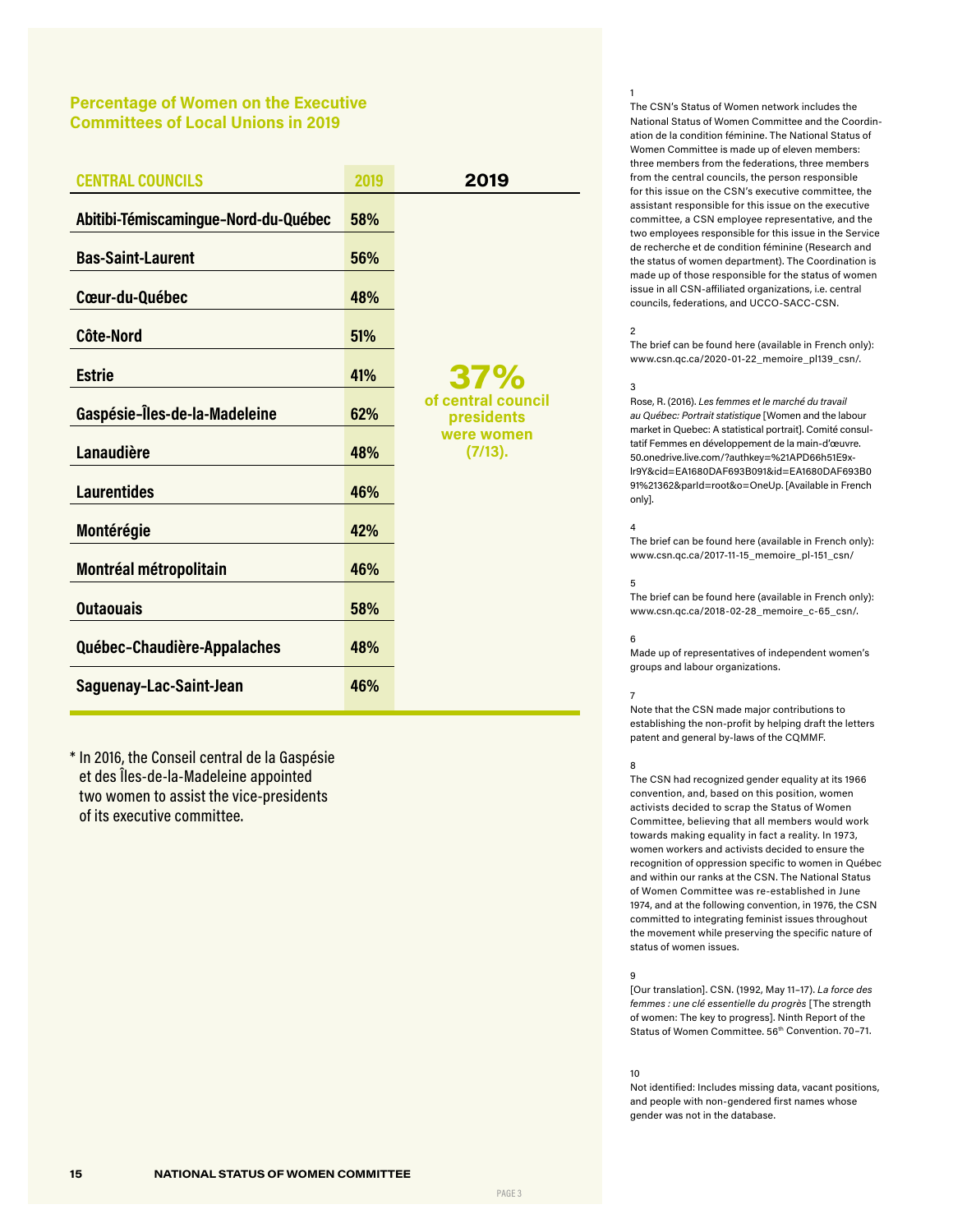





Confédération des syndicats nationaux, Visual: LaBase. Production: Service des communications de la CSN Confédération des syndicats nationaux. Visual: LaBase. Production: Service des communications de la CSN